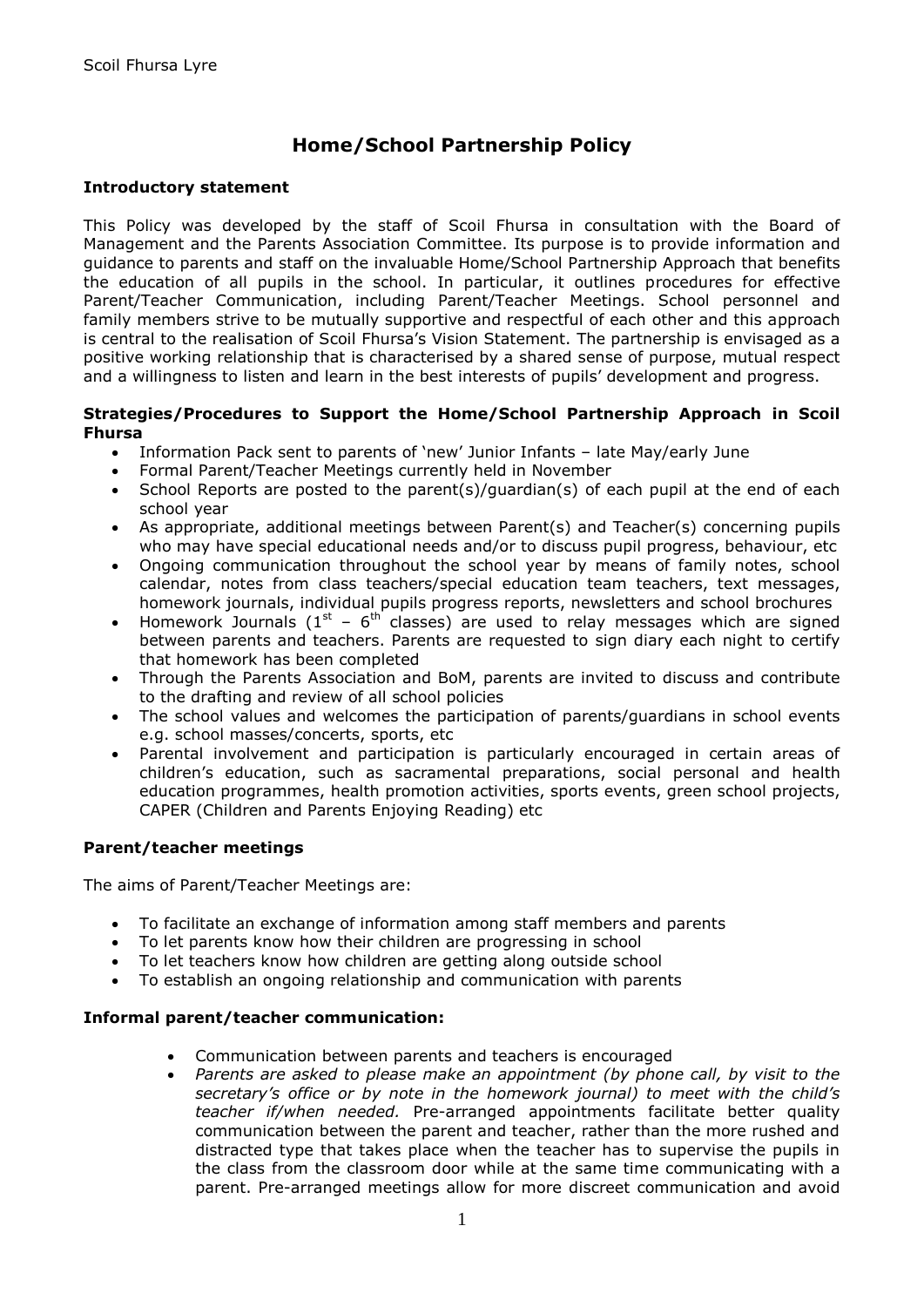potential embarrassment for a child when his/her parent is talking to the teacher at the classroom door

- It is understood that from time-to-time certain 'sensitive/urgent' situations (eg serious illness of family member, family crisis, etc) will arise which will require a parent to arrive at the school without appointment and such situations will of course continue to be facilitated. Outside of such situations parents should not arrive at the classroom door unannounced/without appointment to seek a consultation with a staff member.
- If parents wish to drop in lunch boxes, sports gear etc, this should be done during break times if possible as it is important to keep class interruptions to a minimum.

## **Formal parent/teacher communication**

Formal timetabled Parent/Teacher Meetings take place each year. These Meetings are an important opportunity for parents and teachers to exchange information regarding the child's progress and *every effort should be made by parents to attend the meeting*.

- Notification is issued to parents during the week prior to the meeting. If unable to attend, parents should notify teacher(s) accordingly so that an alternative appointment may be made
- In the case of married but separated parents, requests may be made by both parents to meet their child's teacher(s) individually for parent/teacher meetings
- In the case of unmarried separated parents, requests may be made by both parents to meet their child's teacher(s) individually for parent/teacher meetings, subject to the natural father having established his 'guardianship, custody and access rights' through the court and/or by means of statutory declaration made by the natural mother.

## **End-of-year school reports**

- An end-of-year school report is issued by post to parents in June
- All communication from the school will be posted to the child's home address as given on the enrolment form, unless otherwise requested/notified by parents
- In the case of married but separated parents, requests may be made by both parents to have a copy of the end-of-year report posted to their address
- In the case of unmarried separated parents, requests may be made by both parents to have a copy of the end-of-year report posted to their address subject to the natural father having established his 'guardianship, custody and access rights' through the court and/or by means of statutory declaration made by the natural mother.

## **Other parent/teacher communications**

- A Text Messaging service is also used to notify/update parents of significant/unexpected events during the school year
- Parents are encouraged to check Homework Journals on a nightly basis (Monday to Friday) as notes/comments may be included by the child's teacher. Similarly, parents may use the homework journal to communicate with teacher(s). Parents are required to complete the appropriate section of the homework journal to notify the class teacher of their child's absence, including date(s) and reason for absence(s).

Where either/both parents is/are involved in new relationships, it should be noted that communications from the school to new partners will be limited to that which is expressly agreed between the parents and notified to the school or that which has been provided for by a court order.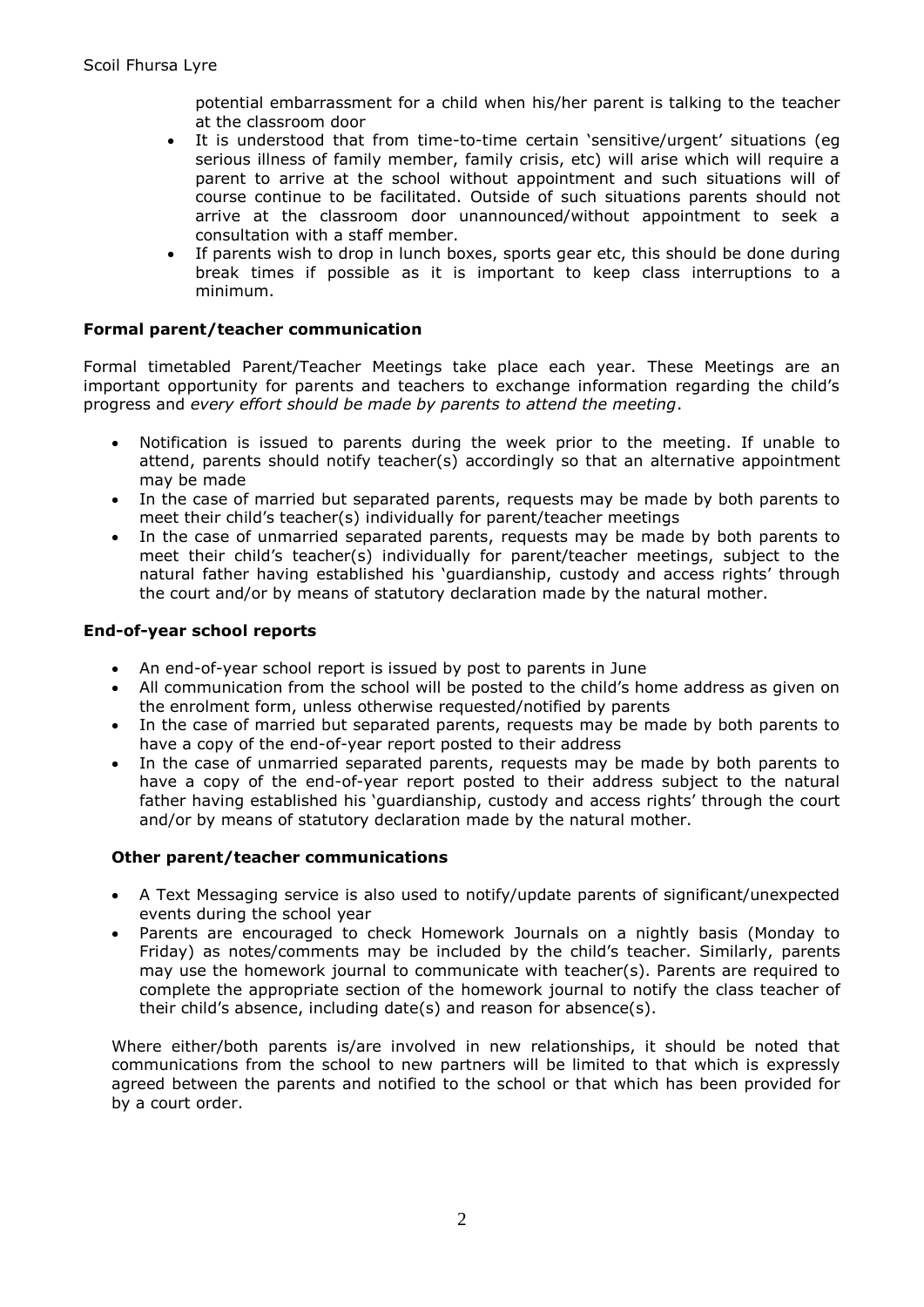# **Parents are encouraged to**

- Develop and maintain close links with the school
- Collaborate with the school in developing the full potential of their child(ren)
- Emphasise the benefits and importance of learning to their child(ren)
- Equip pupils with all the appropriate school materials (books, copies, writing materials, etc) required during the school day, including a healthy, nutritious lunch and full uniform/tracksuit
- Become actively involved in the Parents Association
- Participate in policy and decision-making processes when the opportunity arises
- Notify the school at the earliest opportunity if family events/situations occur that cause anxiety to your child and therefore may adversely affect his/her education
- Provide a note of explanation when a pupil is late arriving to school, absent from school or not in correct/full uniform/tracksuit
- Speak positively about the school and its staff members: if there is a concern, please address it directly with a staff member
- Show care and respect for school property and encourage child(ren) to do likewise
- Refrain from bringing family pets on to the school premises (even if on a lead)
- Facilitate the child(ren) reaching their full potential and gaining maximum benefit from their time in school by ensuring that pupils attend regularly and punctually throughout the school year. The practice of taking pupils out of school at any time during the school year in order to facilitate family holidays and/or taking pupils out of school early during the school day (unless it is absolutely necessary for attendance at medical appointments etc) should be avoided. Whenever possible, parents should request from other professionals that appointments be arranged for after-school times
- Leave the school building/grounds promptly when 'dropping-off' pupils especially those young pupils who may experience some 'separation anxiety' in the earlier part of the school year. Further contact will be made with parents if the need arises.

# **Staff members seek to**

- Promote partnership and collaboration with parents in the interests of the child(ren)'s learning and holistic development on a 'whole school' basis
- Maximise the active participation of parents in their child(ren)'s education
- Raise awareness in parents of their own capacities to enhance their child(ren)'s educational progress
- Promote active co-operation between home, school and relevant community and statutory agencies in promoting the educational interests of pupils.

# **Health and Safety Issues:**

Scoil Fhursa prides itself on being an open, welcoming place for all members of the school community. However, in order to provide a safe and supportive environment for all who work and learn in the school the following procedures are in place:

- The Main school access/exit door is controlled by an access control system. All visitors (including parents/guardians) to the school must use the intercom system to gain admission to the school
- All visitors to the school must sign the visitors' book located adjacent to the secretary's office. All visitors will then be issued with a visitor's badge which must be displayed when in the school building and returned to the secretary's office when departing the building having 'signed out' in the visitors' book
- As the BoM is responsible for the Health and Safety of all members of the school community, parents/guardians are not allowed to challenge/reprimand another person's child on the school premises
- The willingness of parents to be involved in a voluntary capacity with such support activities as CAPER (Children and Parents Enjoying Reading), Sports Programmes (e.g. coaching), Green School Work, School Garden, etc is valued and very much appreciated by the school. However, in order to protect the privacy and integrity of all members of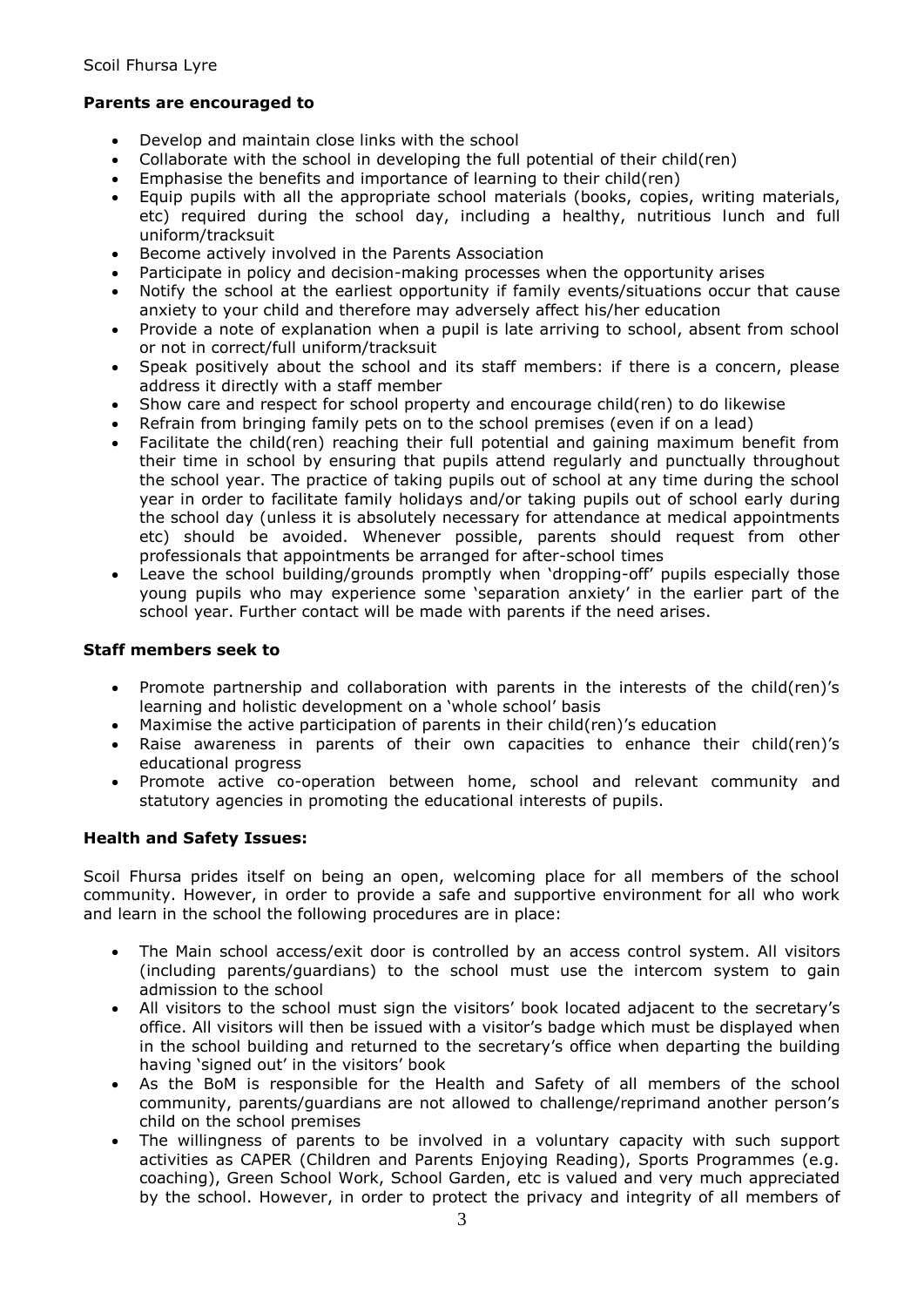the school community, such volunteers are required to respect the confidential and/or sensitive nature of information which may come to their attention during the course of their association with the school

- BoMs are responsible for ensuring the health, safety, wellbeing and educational progress of students. They also have a duty under Section 8 of the *Safety, Health and Welfare at Work Act 2005* to ensure; so far as is reasonably practicable, the safety, health and welfare at work of employees. The Department of Education and Skills has acknowledged that on very rare occasions there may be incidents of assaults on school employees. The BoM of Scoil Fhursa is cognizant of its duty to provide a safe place of work for its employees. The BoM is concerned to protect school employees from the risk of violence of any kind, be that in the form of verbal abuse, threats, assaults or other forms of intimidation. The BoM will ensure that appropriate measures are taken to:
	- a) Prevent or minimize the risk of assault on employees and
	- b) To support all staff who have been assaulted or threatened with assault and
	- c) To ensure that appropriate action is taken to safeguard against a recurrence.

## **Procedures for addressing complaints**

It is acknowledged that disagreements and/or complaints may arise from time-to-time. The primary thrust of the Home/School Partnership outlined above is seen as supporting a preventative rather than a curative response to the difficulties that may occasionally develop.

It is envisaged that all disputes/challenges should be addressed initially at a more informal level, usually involving contact and communication between parent(s) and teacher(s). Experience has shown that where a mutually respectful willingness among parent(s) and teacher(s) exists to discuss difficulties and to engage in a solution-driven approach to addressing such disputes/challenges, then the majority of such matters are resolved speedily and to the satisfaction of all involved.

Where a satisfactory resolution of the issues is not achieved at the more informal level, then parent(s) and/or teacher(s) may wish to pursue the matter further and involve themselves in a more formal approach to seek resolution of the matter *as per the school complaints procedure. See Appendix 1*

## **Roles & Responsibilities**

All staff members, parents, pupils and BoM members share responsibility for supporting the implementation of the Home/School Partnership Policy.

## **Success criteria**

The school evaluates the success of this Policy through:

- Positive and supportive engagement and participation of parents, staff, BoM members and pupils in the education process
- The extent to which there exists a mutually-beneficial, supportive and positive atmosphere and relationship among all members of the school community
- Feedback, as appropriate, from all members of the school community
- Indications that the smooth and efficient running and organisation of the school is enhanced through the implementation of this policy
- The indications that the facilitation and implementation of the Home/School Partnership Policy are enhancing the learning opportunities of the pupils of the school.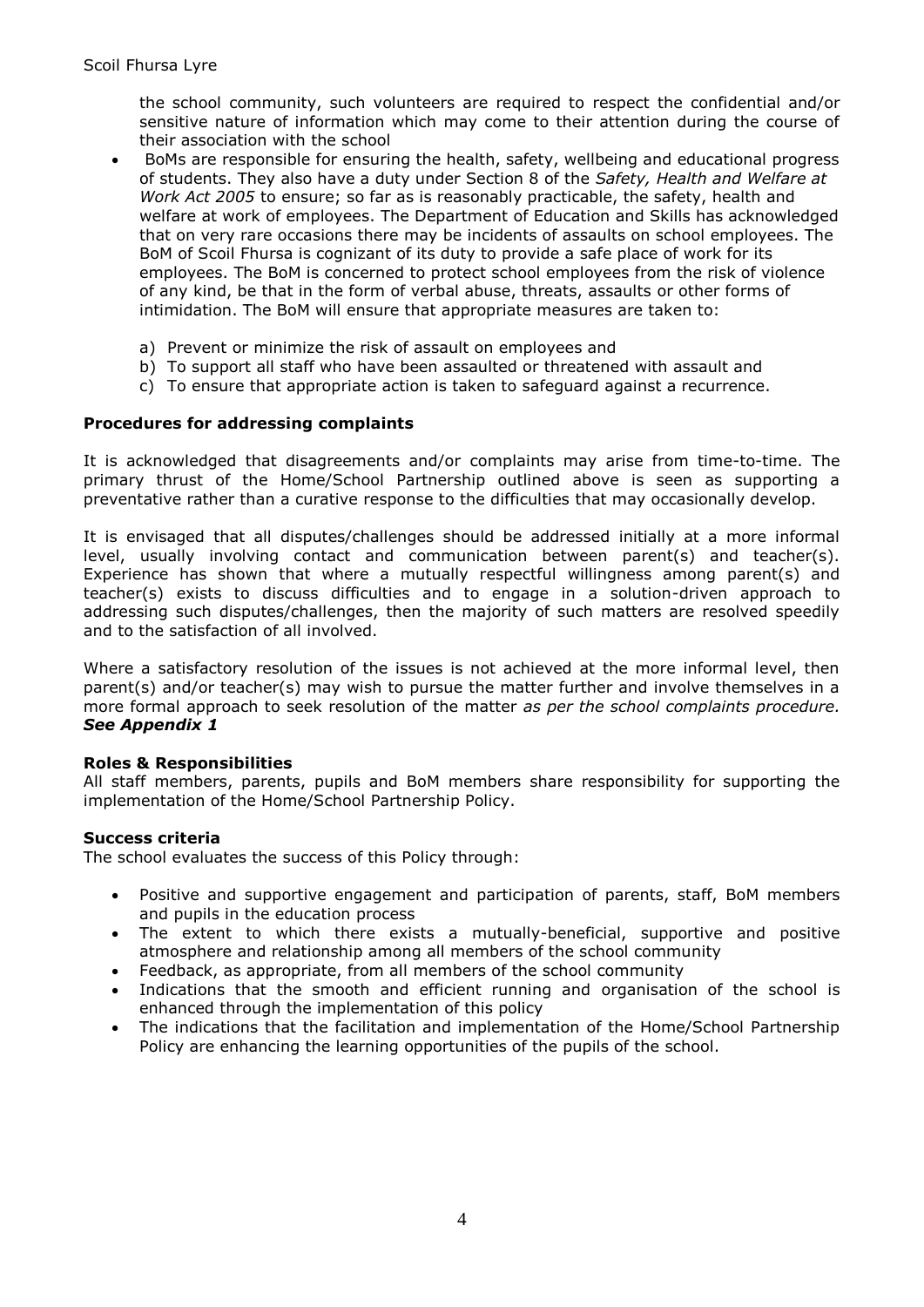## **Ratification and communication**

This policy was reviewed and approved by the Parents Association Committee at a meeting of the PA in April 2014

The policy was subsequently reviewed and ratified by the Board of Management at its meeting on [06/05/14]. Its implementation was deemed effective from that date.

A copy of this policy was made available to all members of staff. This policy is also included on the Scoil Fhursa website at lyrenationalschool.com

## **Timetable for Review:**

A Review of this Policy will be conducted as deemed appropriate, based on the success criteria outlined above.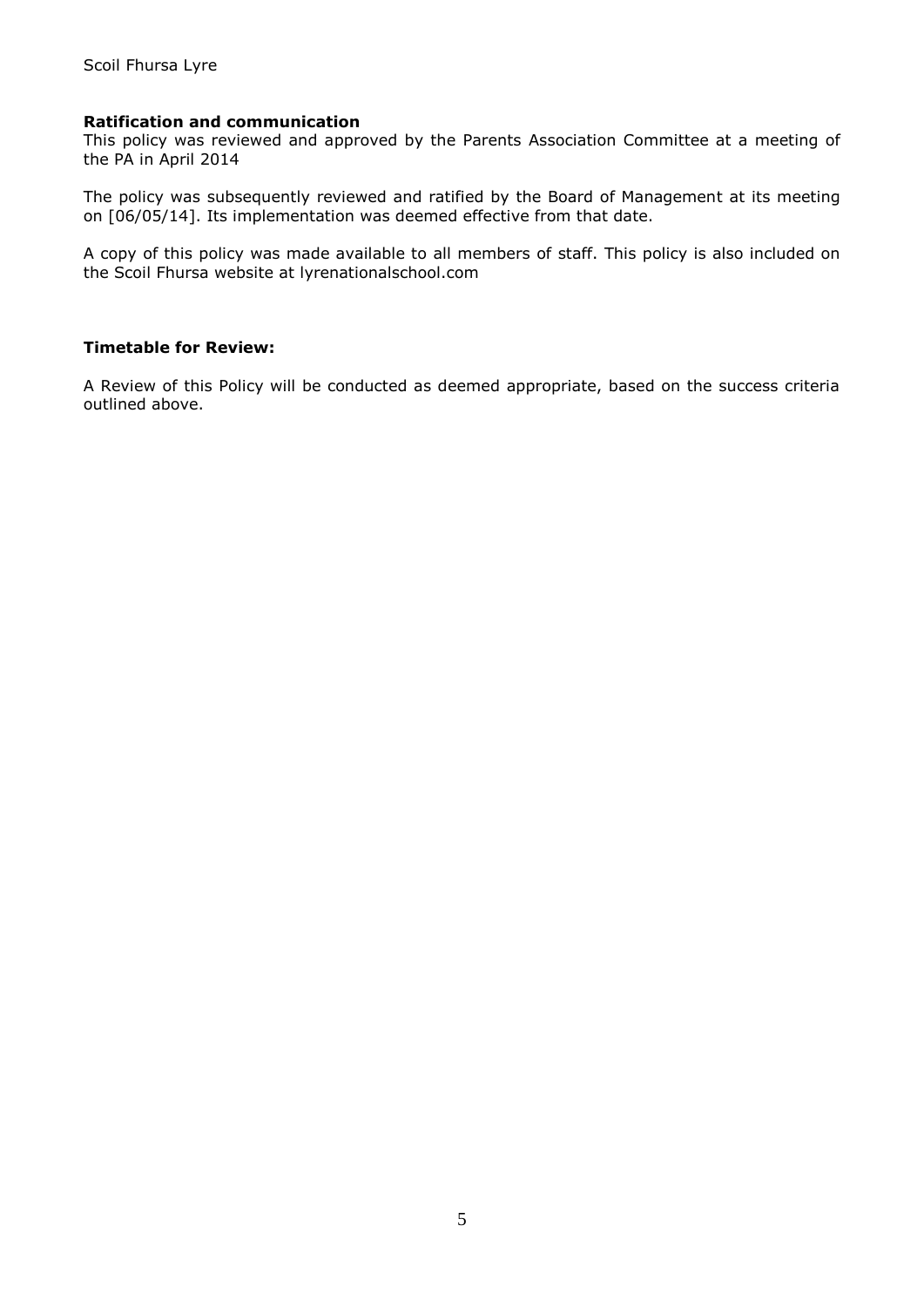# **APPENDIX 1: COMPLAINTS PROCEDURE**

## **Adopted & Ratified by the Board of Management of Scoil Fhursa Lyre**

# **INTO/MANAGEMENT COMPLAINTS PROCEDURE**

The Irish National Teachers' Organisation and the Primary School Management representatives reached agreement on a procedure for dealing with complaints by parents against teachers. The purpose of the procedure is to facilitate the resolution of difficulties where they may arise in an agreed and fair manner. The agreement lays out in five stages the process to be followed in progressing a complaint and the specific timescale to be followed at each stage.

## **Important note**

Revised procedures for processing complaints by parents will be prescribed for all schools under Section 28 of the Education Act 1998. When available, the revised procedures will be sent to each school and will replace the procedures printed here.

## **Introduction**

Only those complaints about teachers which are written and signed by parents/guardians of pupils may be investigated formally by the BoM, except where those complaints are deemed by the Board to be:

(i) On matters of professional competence and which are to be referred to the Department of **Education** 

(ii) Frivolous or vexations complaints and complaints which do not impinge on the work of a teacher in a school or

(iii) Complaints in which either party has recourse to law or to another existing procedure.

Unwritten complaints not in the above categories may be processed informally as set out in Stage 1 of this procedure.

## **Stage 1**

1.1 A parent/guardian who wishes to make a complaint should, unless there are local arrangements to the contrary, approach the class teacher with a view to resolving the complaint

1.2 Where the parent/guardian is unable to resolve the complaint with the class teacher she/he should approach the Principal with a view to resolving it

1.3 If the complaint is still unresolved the parent/guardian should raise the matter with the Chairperson of the BoM with a view to resolving it.

## **Stage 2**

2.1 If the complaint is still unresolved and the parent/guardian wishes to pursue the matter further she/he should lodge the complaint in writing with the Chairperson of the BoM

2.2 The Chairperson should bring the precise nature of the written complaint to the notice of the teacher and seek to resolve the matter between the parties within 5 days of receipt of the written complaint.

## **Stage 3**

3.1 If the complaint is not resolved informally, the Chairperson should, subject to the general authorisation of the Board and except in those cases where the Chairperson deems the particular authorisation of the Board to be required: